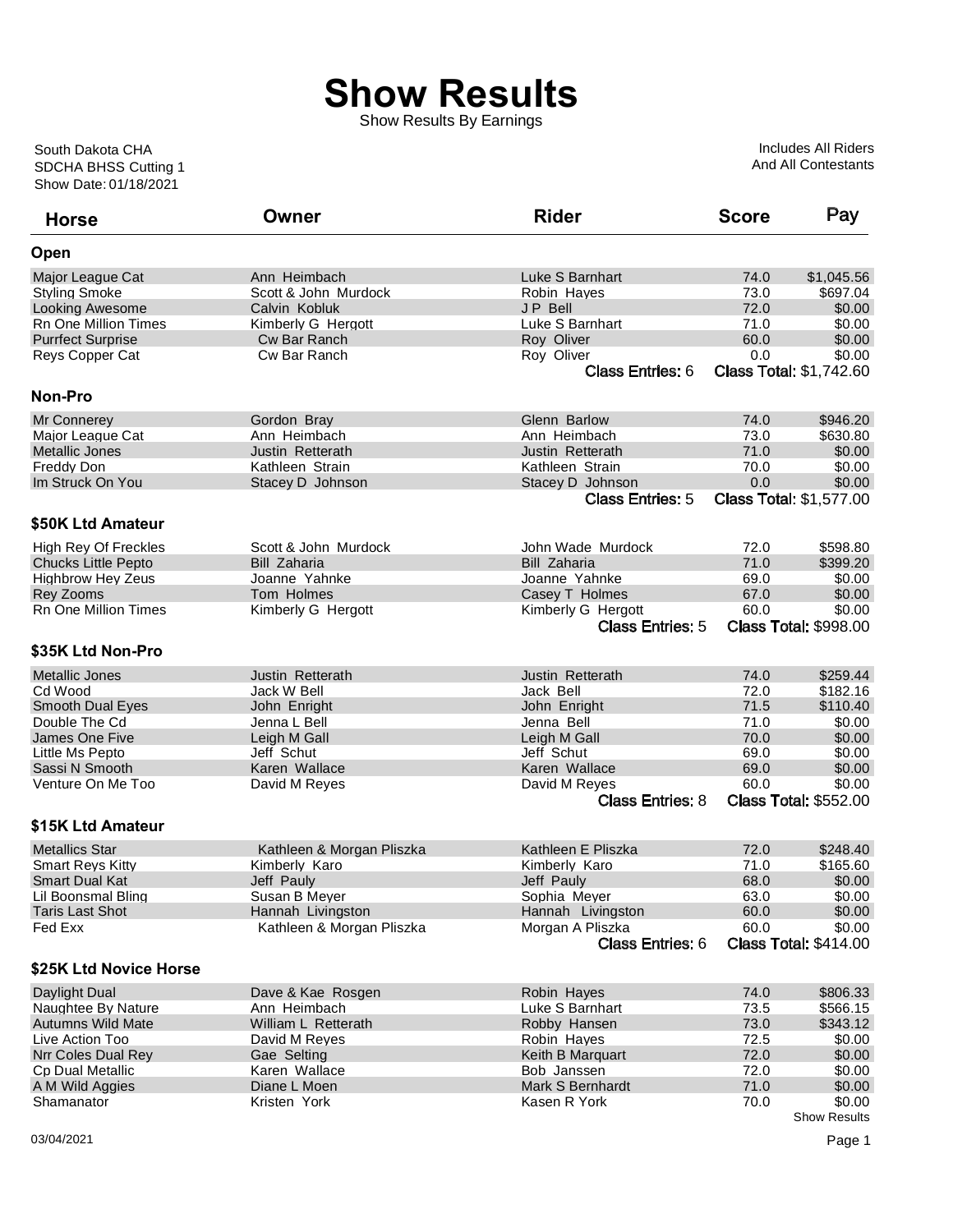| <b>Horse</b>               | Owner                      | <b>Rider</b>             | <b>Score</b>                   | Pay      |
|----------------------------|----------------------------|--------------------------|--------------------------------|----------|
| \$25K Ltd Novice Horse     |                            |                          |                                |          |
| Smoother Than U            | Thad W York                | Kasen R York             | 60.0                           | \$0.00   |
| Athenitall                 | David C Hanson             | Justin Namken            | 60.0                           | \$0.00   |
| A Chic Commander           | Janssen Performance Horses | Bob Janssen              | 0.0                            | \$0.00   |
|                            |                            | <b>Class Entries: 11</b> | <b>Class Total: \$1,715.60</b> |          |
| \$5K Ltd Novice Horse      |                            |                          |                                |          |
| <b>Apollo Creed</b>        | Daniel Burkes              | JP Bell                  | 74.0                           | \$729.96 |
| <b>Shes Outta Grace</b>    | Cw Bar Ranch               | Roy Oliver               | 73.5                           | \$608.30 |
| Powder Sugar Baby          | Margaret Anne Mehle        | Bob Janssen              | 73.0                           | \$425.81 |
| Looking Awesome            | Calvin Kobluk              | JP Bell                  | 73.0                           | \$425.81 |
| A Stylish Puddy Cat        | Diane L Moen               | Mark S Bernhardt         | 72.0                           | \$121.66 |
| Pr Shiner San De           | Kirk Hall                  | Kirk Hall                | 72.0                           | \$121.66 |
| Bet Ya Kitkat              | Wayne Gunderson            | Justin Namken            | 71.5                           | \$0.00   |
| The Hottest Ruby           | Merton & Robby Hansen      | Robby Hansen             | 71.0                           | \$0.00   |
| This Smart Cowgirl         | Jodie Woroniecki           | Matthew Schlegel         | 71.0                           | \$0.00   |
| <b>Metallic Tides</b>      | Dave & Kae Rosgen          | Robin Hayes              | 71.0                           | \$0.00   |
| Tr Shorty Rey              | Kay Fasnacht               | Justin Namken            | 70.0                           | \$0.00   |
| A Timely Meteles Cat       | Gregory Ranches LLC        | Robin Hayes              | 65.0                           | \$0.00   |
| Once Deuce Ruby            | Mark S Bernhardt           | Mark S Bernhardt         | 60.0                           | \$0.00   |
| <b>Keep It Metal</b>       | <b>Matthew Essick</b>      | Luke S Barnhart          | 60.0                           | \$0.00   |
| Nrr Coles Dual Rey         | Gae Selting                | Keith B Marguart         | 60.0                           | \$0.00   |
| <b>Metallic Echo</b>       | Sandance Equine Llc        | Kasen R York             | 60.0                           | \$0.00   |
| Suga Pants                 | Tammy Schwert              | Bob Janssen              | 0.0                            | \$0.00   |
|                            |                            | <b>Class Entries: 17</b> | <b>Class Total: \$2,433.20</b> |          |
| \$25K Novice Horse Non-Pro |                            |                          |                                |          |
| <b>Shez Shameless</b>      | Gordon Bray                | Glenn Barlow             | 73.0                           | \$750.12 |
| Rev Zooms                  | Tom Holmes                 | Tom Holmes               | 72.0                           | \$526.68 |
| James One Five             | Leigh M Gall               | Leigh M Gall             | 71.0                           | \$319.20 |
| <b>Stylin Smoke</b>        | Scott & John Murdock       | John Wade Murdock        | 70.0                           | \$0.00   |
| Rm Lightning Merada        | <b>Bill Zaharia</b>        | <b>Bill Zaharia</b>      | 70.0                           | \$0.00   |
| Little Ms Pepto            | Jeff Schut                 | Jeff Schut               | 69.0                           | \$0.00   |
| <b>Autumns Wild Mate</b>   | William L Retterath        | Justin Retterath         | 63.0                           | \$0.00   |
| Live Action Too            | David M Reyes              | David M Reyes            | 60.0                           | \$0.00   |
| Naughtee By Nature         | Ann Heimbach               | Ann Heimbach             | 0.0                            | \$0.00   |
| <b>Highbrow Hey Zeus</b>   | Joanne Yahnke              | Joanne Yahnke            | 0.0                            | \$0.00   |
|                            |                            | <b>Class Entries: 10</b> | <b>Class Total: \$1,596.00</b> |          |
| \$2,000 Ltd Rider          |                            |                          |                                |          |
| Sassi N Smooth             | Karen Wallace              | Karen Wallace            | 73.0                           | \$331.20 |
| Fed Exx                    | Kathleen & Morgan Pliszka  | Morgan A Pliszka         | 72.0                           | \$248.40 |
| Unreysistable              | Kristen York               | J T Statter              | 72.0                           | \$248.40 |
| Freckles Fancy Kat         | Lisa Hansen                | Lisa Hansen              | 71.5                           | \$165.60 |
| Keep It Metal              | Matthew Essick             | Conner J Essick          | 71.0                           | \$110.40 |
| A Stylish Puddy Cat        | Diane L Moen               | Diane L Moen             | 70.0                           | \$0.00   |
| Pharrel                    | Dawn M Loraas              | Lilly Q Loraas           | 69.0                           | \$0.00   |
| <b>Metallics Star</b>      | Kathleen & Morgan Pliszka  | Kathleen E Pliszka       | 66.0                           | \$0.00   |
| <b>Gimmie A Little Cat</b> | <b>Taylor Cordingly</b>    | <b>Taylor Cordingly</b>  | 64.0                           | \$0.00   |
| Taris Last Shot            | Hannah Livingston          | Hannah Livingston        | 63.0                           | \$0.00   |
| Make Me Purr               | Susan B Meyer              | Sophia Meyer             | 63.0                           | \$0.00   |
| A M Wild Aggies            | Diane L Moen               | Breann M Alber           | 62.0                           | \$0.00   |
| <b>Play Metallica</b>      | Jeff Pauly                 | Allyson Pauly            | 60.0                           | \$0.00   |
| <b>MPH Spectacular Cat</b> | Michael Weaver             | Dustin Lee L Luper       | 60.0                           | \$0.00   |
| Nrr Coles Dual Rey         | Gae Selting                | Gae Selting              | 60.0                           | \$0.00   |
| Peptos Noble Cat           | Bill Zaharia               | Andy Zaharia             | 60.0                           | \$0.00   |

Class Entries: 16 Class Total: \$1,104.00

## **\$5K Novice Horse Non-Pro**